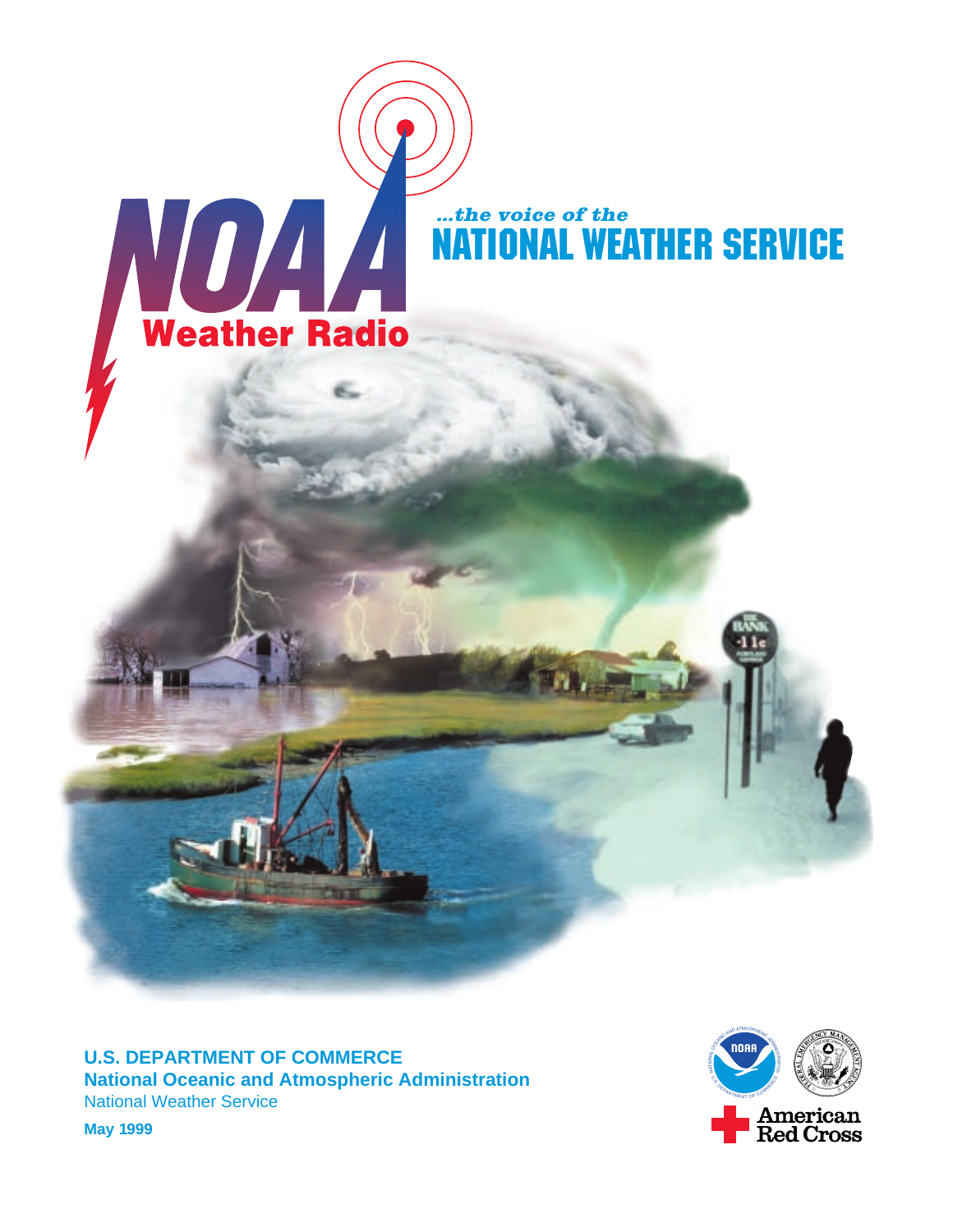# Take a Tip From MAR

NOAA Weather Radio broadcasts National Weather Service warnings, watches, forecasts and other hazard information 24 hours a day. Known as the *"voice of the National Weather Service,"* NOAA Weather Radio is provided as a public service by the Department of Commerce's National Oceanic and Atmospheric Administration.

The NOAA Weather Radio network has more than 425 stations in the 50 states and near adjacent coastal waters, Puerto Rico, the U.S. Virgin Islands and U.S. Pacific Territories.

*What's the weather?* Thanks to NOAA Weather Radio, you'll always have the answer to that question and access to potentially lifesaving emergency information whenever you need it.

When you purchase a NOAA Weather Radio receiver, you are purchasing part of the National Weather Service network. The network is constantly upgrading its technology to provide the best weather reporting service possible for the nation.

For less than the cost of a new pair of shoes, you can own a special weather radio that provides instant access to the same weather reports and emergency information that meteorologists and emergency personnel use—information that can save your life!

# GET THE INFORMATION YOU NEED...24 HOURS A **WEATHER RADIO!**



Legendary comic strip character Mark Trail, the official spokesperson for NOAA Weather Radio, has taught generations of Americans about life in the outdoors. The strip, syndicated by King Features in 175 newspapers nationwide, is written

# L HHZHRDS"<br>capabilities

NOAA Weather Radio now broadcasts warning and post-event information for all types of hazards—both natural (such as earthquakes and volcano activity) and technological (such as chemical releases or oil spills). Working with other Federal agencies and the Federal Communications Commission's new Emergency Alert System, NOAA Weather Radio is an **"all hazards"** radio network, making it the single source for the most comprehensive weather and emergency information available to the public.



Weather radios equipped with a special alarm tone feature can sound an alert and give you immediate information about a life-threatening situation. During an emergency, National Weather Service forecasters will interrupt routine weather radio programming and send out the special tone that activates weather radios in the listening area. The hearing- and visually impaired also can get these warnings by connecting weather radios with alarm tones to other kinds of attention-getting devices like strobe lights, pagers, bed-shakers, personal computers and text printers.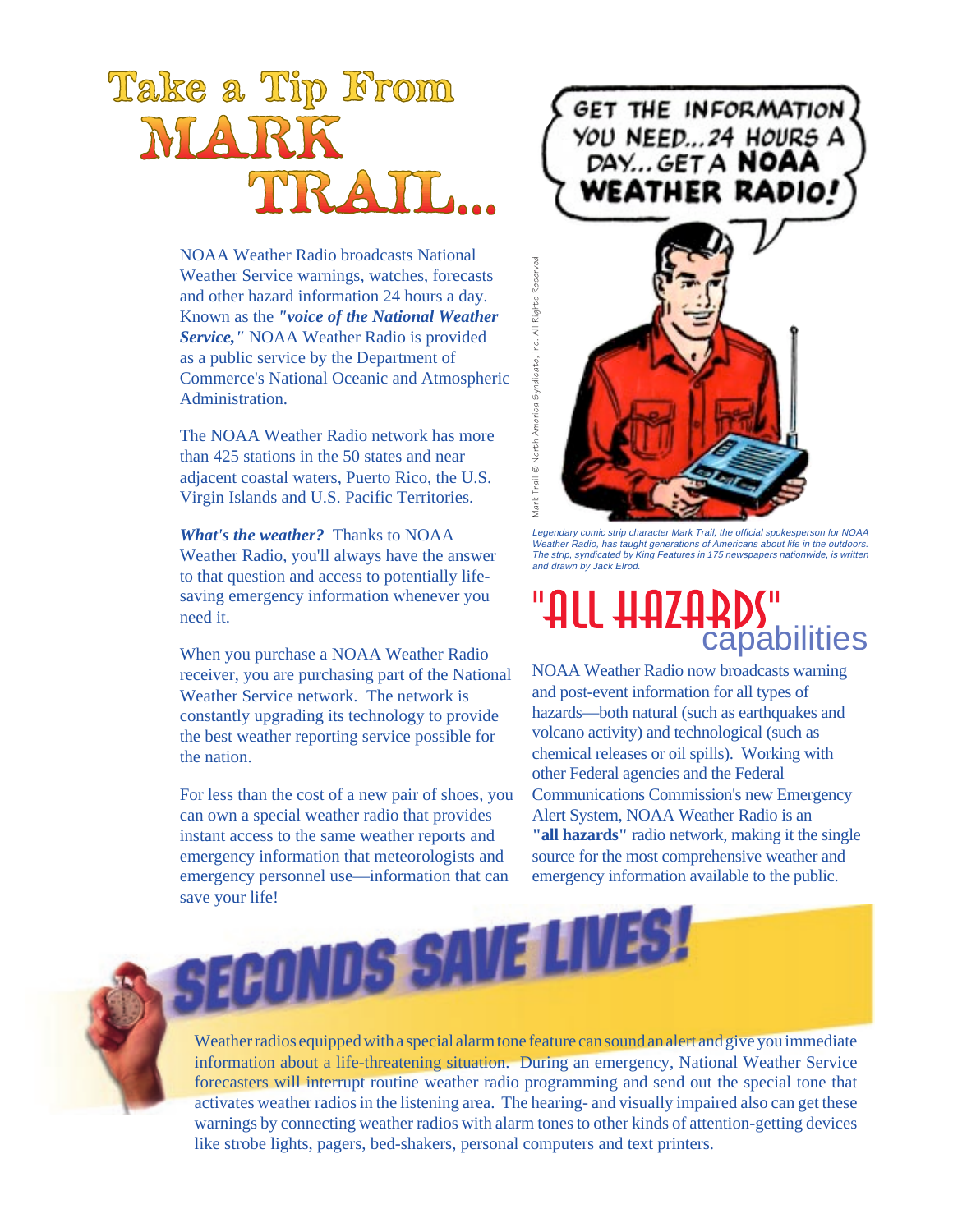# **Who Needs NOAA Weather Radio?**

Public safety experts agree: the receivers should be standard equipment in every home. They are especially valuable in places that are entrusted with public safety, including hospitals, schools, places of worship, nursing homes, restaurants, grocery stores, recreation centers, office buildings, sports facilities, theaters, retail stores, bus and train stations, airports, marinas and other public-gathering places.

### **Where Can I Purchase a NOAA Weather Radio?**

Check with stores that sell electronics, or call the National Weather Service office closest to you. More information is available through the Internet at the National Weather Service's NOAA Weather Radio Web Site **http://www.nws.noaa.gov/nwr**

# **NOAA Weather Radio...Improving For the Future**

Additional NOAA Weather Radio transmitters will continue to expand the nationwide network coverage to more rural areas. With new digital technology, life-saving messages broadcast on NOAA Weather Radio will now be targeted to a specific area, like a county or portion of a state, to bring more hazard-specific information to the listening area. Additional digital technology will provide automated broadcast capability for more timely service. Digital technology also allows these messages to be automatically received by all the communications industries of the information superhighway—broadcast, cable, satellites and other media—through the Federal Communications Commission's Emergency Alert System.

*"Our goal is to someday have a NOAA Weather Radio in every home, just like a smoke detector, and in all schools, hospitals and other public gathering places. NOAA Weather Radio gives people the kind of information they need to safeguard themselves and their home before, during and after a disaster."*

> *Director National Weather Service*

# *Receivers to Fit Different Needs*

Weather radios come in many sizes and with a variety of functions and costs. Many of the radios sound a *tone alarm* and/or turn on the audio when severe weather

announcements or emergency information are broadcast. To make use of the new digital coding technology, more sophisticated weather radio receivers will be required. Most NOAA Weather Radio receivers are either battery-operated portables or ACpowered desktop models with battery backup so they can be used in many different situations. Some CB radios, scanners, short wave and AM/FM radios are capable of receiving NOAA Weather Radio transmissions. Many communities throughout the United States also make

Weather Radio available on cable TV and broadcast television's secondary audio programming channels.



The goal of the National Weather Service and other emergency preparedness agencies is to expand the reach of weather radio broadcasts to 95 percent of the U.S. population. Innovative partnerships between the Weather Service, private sector organizations and state and local governments are fueling this expansion. For more information about developing a partnership with the National Weather Service, contact your local Weather Service office.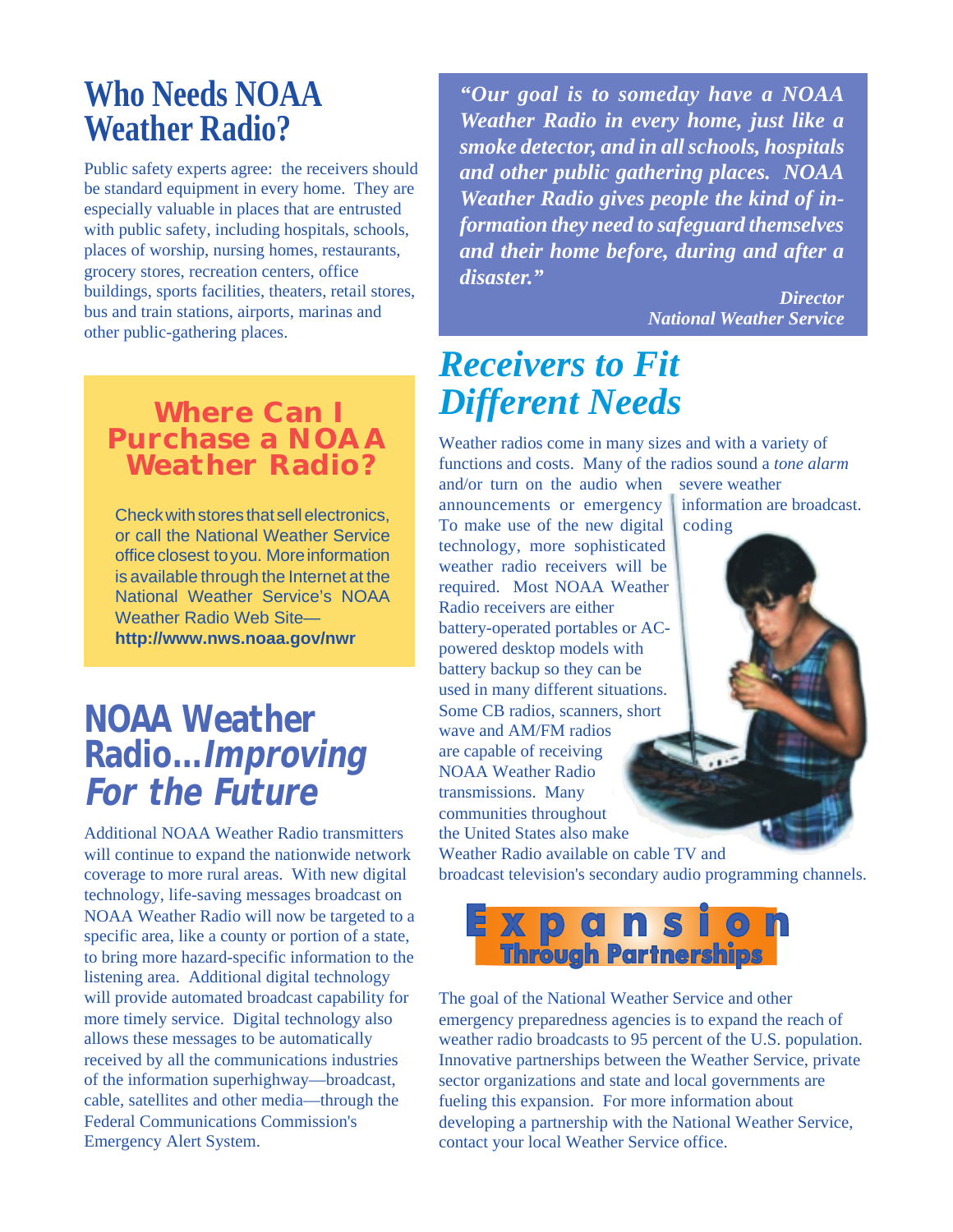# WOAA WEATHER RAdio

### **...the Voice of the National Weather Service**

### **Alabama**

| ________                       |                    |
|--------------------------------|--------------------|
| <b>ANNISTON</b>                | 162.475            |
|                                |                    |
| AUBURN                         | 162.525            |
| BIRMINGHAM                     | 162.550            |
|                                |                    |
| CULLMAN                        | 162.450            |
| DEMOPOLIS/LINDEN               | 162.475            |
|                                |                    |
| DOZIER                         | 162.550            |
|                                |                    |
| FLORENCE                       | 162.475            |
| FORT PAYNE                     | 162.500            |
|                                |                    |
| <b>HUNTSVILLE</b>              | 162.400            |
| JACKSON                        | 162.500            |
|                                |                    |
| LOUISVILLE                     | 162.475            |
| MOBILE<br>MONTGOMERY           | 162.550            |
|                                |                    |
|                                | 162.400            |
| TUSCALOOSA                     | 162.400            |
|                                |                    |
| WINFIELD                       | 162.525            |
|                                |                    |
| Alaska                         |                    |
|                                |                    |
| <b>ANCHORAGE</b>               | 162.550            |
|                                |                    |
| CORDOVA                        | 162.400            |
| CRAIG                          | 162.475            |
|                                |                    |
| FAIRBANKS                      | 162.550            |
| HAINES                         | 162.400            |
|                                |                    |
| <b>HOMER</b>                   | 162.400            |
| JUNEAU                         | 162.550            |
|                                |                    |
| KETCHIKAN                      | 162.550            |
|                                | 162.550            |
| KODI                           |                    |
| NOME                           | 162.550            |
|                                | 162.550            |
| SEWARD                         |                    |
| SITKA                          | 162.550            |
|                                |                    |
| SOLDOTNA                       | 162.475            |
| VALDEZ                         | 162.550            |
|                                |                    |
| WRANGELL                       | 162.400            |
| YAKUTAT                        | 162.400            |
|                                |                    |
| Arizona                        |                    |
|                                |                    |
|                                | 162.400            |
| FLAGSTAFF<br>GILA COUNTY NORTH |                    |
|                                | 162.425            |
|                                |                    |
|                                |                    |
| GILA COUNTY SOUTH              | 162.500            |
| <b>GRAND CANYON</b>            |                    |
|                                |                    |
| $(Hopi Point)$                 | 162.475            |
|                                | 162.550            |
| PHOENIX                        |                    |
| PRESCOTT                       | 162.525            |
|                                | 162.400            |
| SHOW LOW (Porter Mt.)          |                    |
| TUCSON                         | 162.400            |
|                                | 162.550            |
| <b>WINDOW ROCK</b>             |                    |
| YUMA                           | 162.550            |
|                                |                    |
| Arkansas                       |                    |
|                                |                    |
| FAYETTEVILLE                   | 162.475            |
| FORT SMITH                     | 162.550            |
|                                |                    |
| GURDON                         | 162.475            |
|                                | 162.550            |
| JONESBORO                      |                    |
| LITTLE ROCK                    | 162.550            |
|                                | 162.450            |
|                                |                    |
| MOUNTAIN VIEW<br>RUSSELLVILLE  | 162.525            |
|                                | 162.400            |
| STAR CITY                      |                    |
| TEXARKANA                      | 162.550            |
|                                | 162.500            |
| <b>YELLVILLE</b>               |                    |
| <b>California</b>              |                    |
|                                |                    |
| BAKERSFIELD                    | 162.550            |
|                                |                    |
| COACHELLA                      | 162.400            |
| EUREKA                         | 162.400            |
|                                |                    |
|                                | 162.400            |
| FRESNO<br>GRASS VALLEY         |                    |
|                                |                    |
| (Wolf Mt.)                     | 162.400            |
| LOS ANGELES                    | 162.550            |
|                                |                    |
|                                | 162.550            |
| MONTEREY<br>PT. ARENA/UKIAH    | 162.550            |
|                                |                    |
| REDDING                        | 162.550            |
| SACRAMENTO                     | 162.400            |
|                                |                    |
| SAN DIEGO                      | 162.400            |
| SAN FRANCISCO                  | 162.400            |
|                                |                    |
| SAN LUIS OBISPO<br>SANTA ANA   | 162.550<br>162.450 |

SANTA BARBARA ............ 162.400

| SANTABARBARA<br>MARINE  162.475                        |         |
|--------------------------------------------------------|---------|
| Colorado                                               |         |
| ALAMOSA  162.475                                       |         |
|                                                        | 162.525 |
| BETHUNE<br>COLORADO SPRINGS                            | 162.475 |
|                                                        | 162.550 |
| DENVER<br>FORT COLLINS                                 |         |
|                                                        | 162.450 |
| FOWLER<br>GLENWOOD SPRINGS                             | 162.425 |
|                                                        | 162.500 |
| <b>GRAND JUNCTION </b>                                 | 162.550 |
| GREELEY                                                | 162.400 |
| LA JUNTA                                               | 162.500 |
| MEAD/LONGMONT                                          | 162.475 |
| PUEBLO                                                 | 162.400 |
| STERLING                                               | 162.400 |
| <b>Connecticut</b>                                     |         |
| <b>HARTFORD</b>                                        | 162.475 |
| MERIDEN                                                | 162.400 |
| NEW LONDON  162.550                                    |         |
|                                                        |         |
| <b>Delaware</b>                                        |         |
| LEWES  162.550<br>SALISBURY, MD  162. <mark>475</mark> |         |
|                                                        |         |
| <b>Florida</b>                                         |         |
| <b>BELLE GLADE </b>                                    | 162.400 |
| <b>BETHLEHEM</b> <mark>.</mark>                        | 162.450 |
| DAYTONA BEACH <mark></mark>                            | 162.400 |
| <b>EAST POINT </b>                                     | 162.500 |
| FORT MYERS <mark></mark>                               | 162.475 |
| FORT PIERCE <mark>.</mark>                             |         |
|                                                        | 162.425 |
| GAINESVILLE <mark>.</mark>                             | 162.475 |
| INVERNESS <mark>.</mark>                               | 162.400 |
| JACKSONVILLE <mark></mark>                             | 162.550 |
|                                                        | 162,400 |
|                                                        | 162.450 |
| KEY WEST<br>LIVE OKA <mark></mark><br>MELBOURNE        | 162.550 |
| MIAMI                                                  | 162.550 |
| NAPLES                                                 | 162.525 |
| OCALA                                                  | 162.525 |
| ORLANDO<br>PANAMA CITY                                 | 162.475 |
|                                                        | 162.550 |
| PENSACOLA                                              | 162.400 |
| SALEM                                                  | 162.425 |
|                                                        | 162.500 |
| SEBRING<br>TALLAHASSEE                                 |         |
|                                                        | 162.400 |
| TAMPA                                                  | 162.550 |
| VENICE<br>WEST PALM BEACH                              | 162.400 |
|                                                        | 162.475 |
| Georgia                                                |         |
| ATHENS                                                 | 162.400 |
| ATLANTA                                                | 162.550 |
| AUGUSTA  162.550                                       |         |
| BAXLEY                                                 | 162.525 |
| BUCHANAN                                               | 162.425 |
| CHATSWORTH  162.400                                    |         |
| COLUMBUS  162.400                                      |         |
|                                                        | 162.475 |
|                                                        |         |
| PELHAM  162.550                                        |         |
| SAVANNAH  162.400                                      |         |
| VALDOSTA  162.500<br>WAYCROSS  162.475                 |         |
|                                                        |         |
| WAYNESBORO  162.425                                    |         |
| Hawaii                                                 |         |
| HAWAII (South Point)  162.550                          |         |
| HAWAII (Kulani Cone)  162.550                          |         |
| KANEOHE                                                |         |
| (Puu Hawaiiloa)  162.400                               |         |
| KAUAI (Kokee)  162.400                                 |         |
| MAUI (Mt. Haleakala)  162.400                          |         |
| OAHU (Mt. Kaala)  162.550                              |         |
|                                                        |         |
| OAHU (Hawaii Kai)  162.400                             |         |
| Idaho                                                  |         |
| BOISE  162.550                                         |         |

| BONNERS FERRY                                                      | 162.500            |
|--------------------------------------------------------------------|--------------------|
| LEWISTON                                                           | 162.550            |
| McCALL                                                             | 162.475<br>162.550 |
| TWIN FALLS                                                         | 162.400            |
| <b>Illinois</b>                                                    |                    |
| CHAMPAIGN                                                          | 162.550            |
| CHICAGO<br>MARION                                                  | 162.550<br>162.425 |
| <mark>PEORIA </mark><br>ROCK ISLAND/MOLINE                         | 162.475            |
|                                                                    | 162.550            |
| ROCKFORD<br>SPRINGFIELD                                            | 162.475<br>162.400 |
| <b>Indiana</b>                                                     |                    |
| BLOOMINGTON                                                        | 162.400            |
| EDWARDSSPORT<br>EVANSVILLE                                         | 162.425            |
| FORT WAYNE                                                         | 162.550<br>162.550 |
|                                                                    | 162.550            |
| <b>INDIANAPOLIS</b>                                                | 162.550            |
| LAFAYETTE(Yeoman)<br><b>MARION</b>                                 | 162.475<br>162.450 |
| NORTH WEBSTER                                                      | 162.450            |
| PUTNAMVILLE                                                        | 162.400            |
| SEYMOUR<br><b>SOUTH BEND </b>                                      | 162.525<br>162.400 |
| <b>Iowa</b>                                                        |                    |
| CEDAR RAPIDS                                                       | 162.475            |
| <b>DES MOINES </b>                                                 | 162.550            |
|                                                                    | 162.400            |
| <b>SIOUX CITY </b><br><b>WATERLOO </b>                             | 162.475<br>162.550 |
| <b>Kansas</b>                                                      |                    |
| <b>CHANUTE</b>                                                     | 162.400            |
| COLBY/GOODLAND                                                     | 162.475            |
| CONCORDIA<br>DODGE CITY                                            | 162.550<br>162.475 |
| <b>ELLSWORTH</b>                                                   | 162.400            |
| LENORA                                                             | 162.425            |
| <b>TOPEKA </b>                                                     | 162.475<br>162.550 |
| <b>WICHITA </b>                                                    | 162.550            |
| <b>Kentucky</b>                                                    |                    |
| <b>ASHLAND</b><br>BEATTYVILLE                                      | 162.550            |
| <b>BOWLING GREEN </b>                                              | 162.500<br>162.400 |
| <b>COVINGTON</b>                                                   | 162.550            |
| ELIZABETHTOWN                                                      | 162.550            |
| <b>FRENCHBURG</b><br><b>HARLAN</b>                                 | 162.475<br>162.450 |
|                                                                    | 162.475            |
| LEXINGTON                                                          | 162.400            |
| LONDON<br>LOUSIVILLE                                               | 162.475<br>162.475 |
| MANCHESTER                                                         | 162.400            |
| MAYFIELD                                                           | 162.475            |
| MONTICELLO                                                         | 162.450<br>162.425 |
| MOREHEAD                                                           | 162.425            |
| MT. VERNON                                                         | 162.425            |
| JACKSON<br>PAINTSVILLE                                             | 162.425<br>162.525 |
|                                                                    | 162.500            |
|                                                                    | 162.400            |
| PINEVILLE <mark></mark><br>RICHMOND                                | 162.525<br>162.525 |
| SOMERSET                                                           | 162.550            |
|                                                                    |                    |
| STANTON  162.550<br>WEST LIBERTY  162.450<br>WILLIAMSBURG  162.500 |                    |
| Louisiana                                                          |                    |
| ALEXANDRIA  162.475                                                |                    |
| BATON ROUGE  162.400                                               |                    |

| <mark>BURAS </mark><br>LAFAYETTE<br>LAKE CHARLES<br>MONROE<br>MORGAN CITY<br><b>NEW ORLEANS</b> | 162.475<br>162.550<br>162.400<br>162.550<br>162.475<br>162.550 |
|-------------------------------------------------------------------------------------------------|----------------------------------------------------------------|
| SHREVEPORT<br><b>Maine</b><br>CARIBOU<br>DRESDEN<br>ELLSWORTH                                   | 162.400<br>162.525<br>162.475<br>162.400                       |
| FALMOUTH<br><b>Mariana Islands</b>                                                              | 162.550                                                        |
| GUAM (Nimitz Hill)  162.400<br><b>SAIPAN</b>                                                    |                                                                |
| (Mt. Tapoctchau)<br><b>Maryland</b>                                                             | 162.550                                                        |
| BALTIMORE                                                                                       | 162.400                                                        |
| HAGERSTOWN  162.475                                                                             |                                                                |
| <b>Massachusetts</b><br>BOSTON                                                                  | 162.475                                                        |
| <b>HYANNIS</b><br>(Camp Edwards)                                                                |                                                                |
| <b>GREYLOCK</b><br>MT.                                                                          | 162.550<br>162.525                                             |
| WORCESTER<br>Michigan                                                                           | 162.550                                                        |
| ALPENA                                                                                          | 162.550                                                        |
| DETROIT<br>FLINT                                                                                | 162.550<br>162.475                                             |
| GAYLORD<br>GRAND RAPIDS                                                                         | 162.500                                                        |
| HESPERIA                                                                                        | 162.550<br>162.475                                             |
|                                                                                                 | 162.400                                                        |
| HOUGHTON<br>MARQUETTE                                                                           | 162.550                                                        |
| <b>ONONDAGA </b><br><b>OSHTEMO</b>                                                              | 162.400<br>162.475                                             |
| SAULT STE MARIE                                                                                 | 162.550                                                        |
| TRAVERSE CITY                                                                                   | 162.400                                                        |
| Minnesota                                                                                       |                                                                |
| <b>BEMIDJI </b><br>DETROIT LAKES                                                                | 162.425<br>162.400                                             |
|                                                                                                 | 162.550                                                        |
| DULUTH<br>INTERNATIONAL FALLS                                                                   | 162.550                                                        |
| <b>MANKATO </b><br>. <u>.</u><br><b>MINNEAPOLIS/</b>                                            | 162.400                                                        |
| ST. PAUL                                                                                        | 162.550                                                        |
| PARK RAPIDS                                                                                     | 162.475                                                        |
|                                                                                                 | 162.475<br>162.450                                             |
|                                                                                                 | 162.400                                                        |
| THIEF RIVER FALLS                                                                               | 162.550                                                        |
| <b>WILLMAR</b>                                                                                  | 162.475                                                        |
| <b>Mississippi</b><br>ACKERMAN                                                                  | 162.475                                                        |
| BOONEVILLE  162.550                                                                             |                                                                |
| BUDE<br>                                                                                        | 162.550                                                        |
| COLUMBIA<br>GULFPORT                                                                            | 162.400<br>162.400                                             |
| <b>HATTIESBURG</b>                                                                              | 162.475                                                        |
| INVERNESS                                                                                       | 162.550                                                        |
| JACKSON<br>KOSCIUSKO                                                                            | 162.400<br>162.425                                             |
| <b>MERIDIAN</b>                                                                                 | 162.550                                                        |
| OXFORD                                                                                          | 162.400                                                        |
| PARCHMAN                                                                                        | 162,500                                                        |
| <b>Missouri</b>                                                                                 |                                                                |
| BOURBON<br>CAMDENTON                                                                            | 162.525<br>162.550                                             |
| COLUMBIA                                                                                        | 162.400                                                        |
| DONIPHAN <mark></mark><br>FREDERICKTOWN                                                         | 162.450<br>162.500                                             |
| HANNIBAL  162.475                                                                               |                                                                |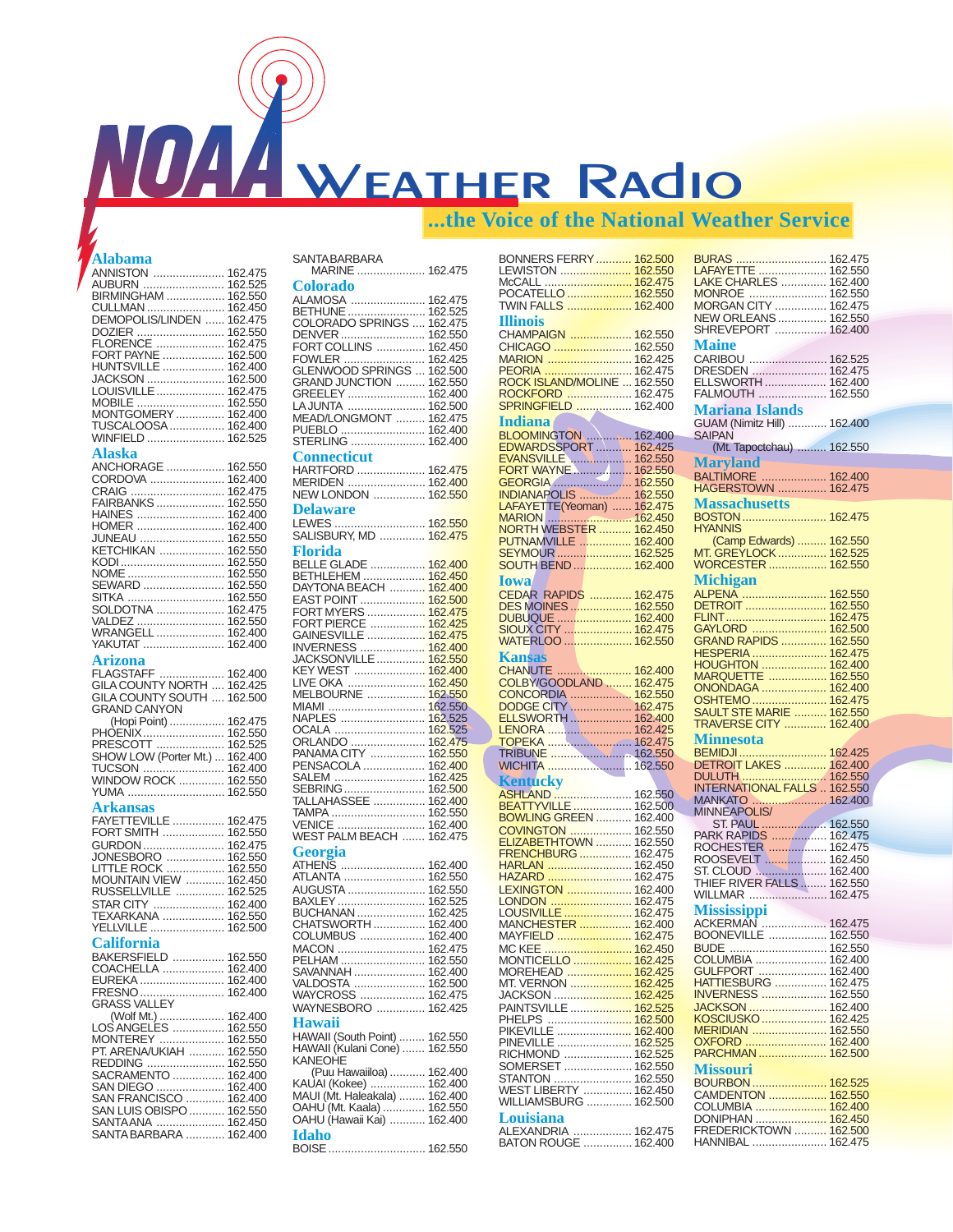### **162.400 MHz 162.425 MHz 162.450 MHz 162.475 MHz 162.500 MHz 162.525 MHz 162.550 MHz**

HERMITAGE .................... 162.450 JOPLIN ............................ 162.425 KANSAS CITY ................. 162.550 SIKESTON ........................ 162.400 SPRINGFIELD ................. 162.400 ST. JOSEPH .................... 162.400 ST. LOUIS ........................ 162.550 SUMMERSVILLE ............. 162.475 WARDELL ....................... 162.525 **Montana** BILLINGS ......................... 162.550 BUTTE ............................. 162.550 GLASGOW ...................... 162.400 GLENDIVE ....................... 162.475 GREAT FALLS ................. 162.550 HAVRE (Squaw Butte) ...... 162.400 HELENA .......................... 162.400 KALISPELL ...................... 162.550 MALTA *...*............................. 162.475<br>MILES CITY ..................... 162.400 MISSOULA ...................... 162.400<br>PLENTYWOOD ................ 162.475<br>PONDERA COUNTY ........ 162.475 SCOBY ............................ 162.450 **Nebraska** BASSETT ........................ 162.475 GRAND ISLAND .............. 162.400 HOLDREGE..................... 162.475 LINCOLN ........................... 162.475<br>MERRIMAN ...................... 162.400<br>NORFOLK ...................... 162.550<br><mark>NORTH PLATTE</mark> .............. 162.550 <mark>ОМАНА ........................</mark>...... 162.400<br>SCOTTSBLUFF ............... 162.550 **Nevada** ELKO ............................... 162.550 ELY (Cave Mtn) ................ 162.400 EUREKA ................................ 162.550<br>HAWTHORNE ..................... 162.475 LAS VEGAS<br>(Boulde<mark>r Ci</mark>ty) .............. 162.550<br>NORTHWE<mark>ST N</mark>EVADA ... 162.450 RENO .............................. 162.550 WINNEMUCCA ................ 162.400 **New Hampshire** CONCORD ...................... 162.400 **New Jersey** ATLANTIC CITY ............... 162.400 **New Mexico** ALBUQUERQUE.............. 162.400 CARLSBAD ..................... 162.475 CLOVIS ........................... 162.475 DES MOINES................... 162.550 FARMINGTON ................. 162.475 HOBBS ............................ 162.400 LAS CRUCES .................. 162.400 ROSWELL ....................... 162.450 RUIDOSO ........................ 162.550 SANTA FE ......................... 162.550 **New York** ALBANY ........................... 162.<mark>550</mark><br>BINGHAMTON .................. 162.475 BUFFALO ........................ 162.550 ELMIRA ........................... 162.400 KINGSTON ...................... 162.475 LITTLE VALLEY ............... 162.425 NEW YORK CITY ............. 162.550 RIVERHEAD .................... 162.475

ROCHESTER .................. 162.400 STAMFORD ..................... 162.400 SYRACUSE ..................... 162.550 WATERTOWN .................. 162.475 **North Carolina** ASHEVILLE ..................... 162.400 BADIN .............................. 162.425 CAPE HATTERAS ............ 162.475 CHARLOTTE ................... 162.475 FAYETTEVILLE ................ 162.475 LUMBER BRIDGE ............ 162.525 MARGARETSVILLE ......... 162.500 <mark>NEW BERN ......................</mark> 162.400<br>RALEIGH/DURHAM ......... 162.550 ROCKY MOUNT .............. 162.475 WILMINGTON .................. 162.550 WINSTON-SALEM ........... 162.400 **North Dakota** <mark>B</mark>ISMARK............................ 162.475<br>DEVILS LAKE .................... 162.425<br>DICKINSON ..................... 162.400 FARGO ............................ 162.475 GRAND FORKS ............... 162.475 JAMESTOWN .................. 162.550 PETERSBURG ................ 162.400 WILLISTON ...................... 162.550 **Ohio** AKRON ............................ 162.400 BRIDGEPORT .................... 162.525 CALDWELL ...........<mark>.......... 162.475</mark><br>CLEVELAND .................... 162.<mark>55</mark>0 COLUMBUS .................... 162.550 DAYTON .......................... 162.475 LIMA .......................<mark>.......... 162.400</mark><br>SANDUSKY ..................... 162.400 TOLEDO .......................... 162.550 **Oklahoma** ALTUS ............................. 162.425 CLINTON ......................... 162.475 ENID ................................ 162.475 LAWTON ......................... 162.550 MCALESTER ................... 162.475 OKLAHOMA CITY ............ 162.400 PONCA CITY ................... 162.450 TULSA ...........<mark>.................... 162.550</mark><br>WOODWARD ................... 162.500 **Oregon** ASTORIA ................................ 162.400<br>BEND/REDMOND ............. 162.500 COOS BAY ...............................162.400<br>EUGENE ................................162.400 GLENWOOD ................... 162.425 KLAMATH FALLS ............. 162.550 MEDFORD ....................... 162.400 MT. ASHLAND .................. 162.475 NEWPORT ...................... 162.550 PENDLETON ...................... 162.400<br>PORTLAND ...................... 162.550<br>ROSEBURG .................... 162.550 SALEM ................................ 162.475<br>TILLAMOOK ..................... 162.475 UMATILLA........................ 162.500 **Pennsylvania** ALLENTOWN ................... 162.400 CLEARFIELD ................... 162.550 ERIE ................................ 162.400 HARRISBURG ................. 162.550 JOHNSTOWN .................. 162.400 PARKER .......................... 162.425 PHILADELPHIA................ 162.475 PITTSBURGH .................. 162.550 STATE COLLEGE ............ 162.475 THREE SPRINGS ............ 162.525 TOWANDA ....................... 162.550 WARREN ......................... 162.450 WELLSBORO .................. 162.475 WILKES-BARRE .............. 162.550 WILLIAMSPORT .............. 162.400

### **Puerto Rico** MARICAO ........................ 162.550 SAN JUAN ....................... 162.400 **Rhode Island** PROVIDENCE ................. 162.400 **South Carolina** BEAUFORT ..................... 162.475 CHARLESTON................. 162.550 COLUMBIA ...................... 162.400 CONWAY/ MYRTLE BEACH ........ 162.400 CROSS ............................ 162.475 FLORENCE ..................... 162.550 GREENVILLE................... 162.550 SUMTER ......................... 162.475 **South Dakota** ABERDEEN ..................... 162.475 HURON ........................... 162.550 PIERRE ........................... 162.400 RAPID CITY ..................... 162.550 SIOUX FALLS .................. 162.400 **Tennessee** BRISTOL .......................... 162.550 CHATTANOOGA .............. 162.550 COOKEVILLE .................. 162.400 JACKSON ........................ 162.550 <mark>KN</mark>OXVILLE ...................... 162.475<br><mark>LA</mark>WRENCEBURG ........... 162.425 MEMPHIS ........................ 162.475 NASHVILLE ..................... 162.550 SHELBYVILLE ................. 162.475 WAVERLY ........................ 162.400 **Texas** ABILENE.......................... 162.400 AMARILLO ....................... 162.550 <mark>AUSTIN ............................ 162.400</mark><br>BAY CITY ........................ 162.425 BEAUMONT .................... 162.475 BIG SPRING .................... 162.475 BROWNSVILLE ............... 162.550 BRYAN/COLLEGE STATION .................... 162.550 CEDAR HILL (Dallas) ........ 162.400 CORPUS CHRISTI ........... 162.550 DEL RIO .......................... 162.400 EL PASO .......................... 162.475 FT. WORTH ..................... 162.550 GALVESTON ................... 162.550 HOUSTON ....................... 162.400 JUNCTION ....................... 162.475 KERRVILLE ..................... 162.450 LA GRANGE .................... 162.500 LAREDO .......................... 162.475 LLANO ............................. 162.420 LUBBOCK........................ 162.400 LUFKIN ............................ 162.550 ODESSA/MIDLAND ......... 162.400 PARIS .............................. 162.550 PHARR ............................ 162.400 RICHLAND SPRINGS ...... 162.525 SAN ANGELO .................. 162.550 SAN ANTONIO ................. 162.550 SHERMAN ....................... 162.475 TYLER ............................. 162.475 VICTORIA ........................ 162.400 WACO ............................. 162.475 WICHITA FALLS ............... 162.475

Broadcast range from the weather radio transmitter<br>is approximately 40 miles. The effective range<br>depends on such things as terrain and<br>quality of the receiver and indoor/<br>outdoor antenna. Before you<br>buy a receiver, make s your area is covered by one of these transmitters. **Utah** LAKE POWELL ................ 162.550 LOGAN ............................ 162.400 MILFORD/CEDAR CITY ... 162.400 SALT LAKE CITY ............. 162.550 ST. GEORGE (Utah Hill) ................... 162.425 TOOELE (South Mt.) ......... 162.450 TOOELE (Vernon Hills) ..... 162.525 VERNAL .......................... 162.400 **Vermont** BURLINGTON .................. 162.400 MARLBORO .................... 162.425 WINDSOR ....................... 162.475 **Virginia** HEATHSVILLE ................. 162.400 LYNCHBURG ................... 162.550 NORFOLK ....................... 162.550 RICHMOND ..................... 162.475 ROANOKE ....................... 162.475 WASHINGTON,DC (Manassas)................. 162.550 **Virgin Islands** ST. THOMAS.................... 162.475 **Washington**

is approximately 40 miles. The effective range depends on such things as terrain and quality of the receiver and indoor/ outdoor antenna. Before you buy a receiver, make sure

### NEAH BAY ....................... 162.550 OKANAGAN (Tunk Mt.)..... 162.525 OLYMPIA ......................... 162.475 PORT ANGELES MARINE ...................... 162.425 RICHLAND ...................... 162.450 SEATTLE ......................... 162.550 SPOKANE ....................... 162.400 WENATCHEE .................. 162.475 YAKIMA ........................... 162.550 **West Virginia** BECKLEY ........................ 162.550

| CHARLESTON  162.400 |  |
|---------------------|--|
| CLARKSBURG  162.550 |  |
|                     |  |
|                     |  |
| MOOREFIELD  162.400 |  |
|                     |  |
| SPENCER  162.500    |  |
|                     |  |
| <b>Wisconsin</b>    |  |
|                     |  |
|                     |  |
|                     |  |

| <u> UNAINDUIN  IDZ.430</u>       |                                                           |
|----------------------------------|-----------------------------------------------------------|
| FOND DU LAC  162.500             |                                                           |
| GREEN BAY  162.550               |                                                           |
| JANESVILLE  162.425              |                                                           |
|                                  |                                                           |
|                                  |                                                           |
| MENOMONIE  162.400               |                                                           |
| MILWAUKEE  162.400               |                                                           |
| PARK FALLS  162.500              |                                                           |
| <b>PRAIRIE DU CHIEN  162.500</b> |                                                           |
| RICHLAND CENTER 162.450          |                                                           |
| SHEBOYGAN  162.525               |                                                           |
| SISTER BAY  162.425              |                                                           |
| WAUSAU  162.475                  |                                                           |
|                                  |                                                           |
|                                  |                                                           |
|                                  | $\frac{Wyoming}{\left(2.65550,100\right) \times 10^{10}}$ |

| CASPER MOUNTAIN  162.550 |
|--------------------------|
|                          |
|                          |
|                          |
|                          |

NOAA Weather Radio coverage is expanding through our partnership programs with local communities. For the latest list of frequencies, check the NOAA Weather Radio Web Site **http://www.nws.noaa.gov/nwr**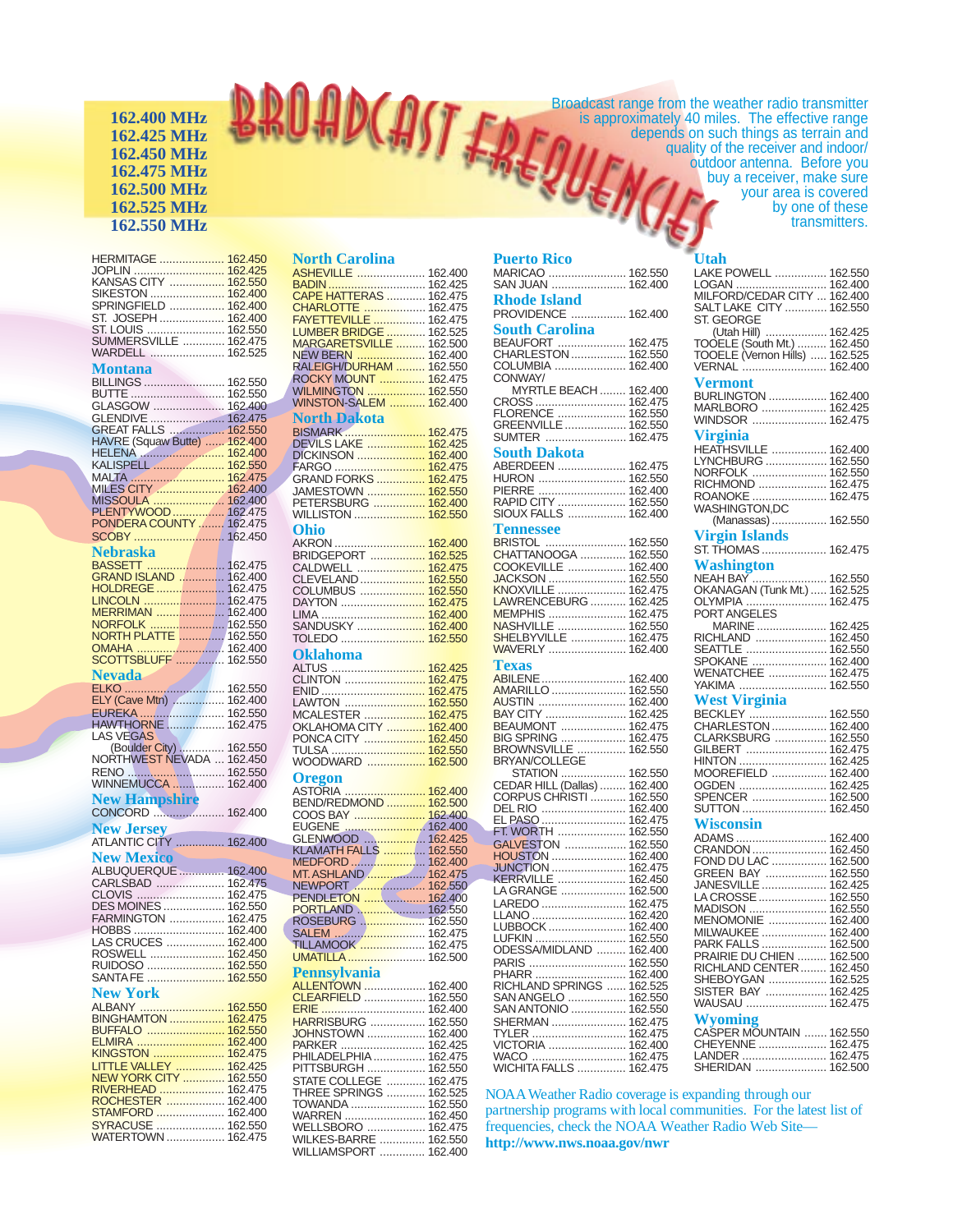

NOAA Weather Radio is not just for emergencies. It is a round-the-clock source of weather reports and information to help you prepare for the day ahead.

Each National Weather Service office tailors its broadcast to suit local needs. Routine programming is repeated every few minutes and consists of the local forecast, regional conditions and marine forecasts. Additional

information, including river stages and climatic data, is also provided. During emergencies, routine broadcasts are interrupted for warnings, watches and other critical information.

NOAA Weather Radio is the perfect complement to local radio and TV weather news as well as Emergency Managers Weather Information Network, the Internet and other sources of weather information.

# **At Home**

Be warned of approaching storms so you can seek shelter before the storm arrives!

# **While Traveling**

FER **VEATHER** 

Available to travelers on highways and at rest areas across the nation.

**At Work**

You can listen to the broadcast no matter where your workplace may be.

## **At Play**



Include a Weather Radio along with sports equipment when inclement weather is possible.

# **While Boating or Camping**

Available in many coastal and wilderness areas and in campgrounds and state parks.

 *<sup>C</sup>ontact your local National Weather Service office, American Red Cross chapter, or local emergency management office for the following publications:*

 *"Thunderstorms and Lightning...The Underrated Killers!" (NOAA PA 92053/ARC 5001) Printendoes...Nature's Most Violent Storms" (NOAA PA 92052/ARC 5002)***<br>"Tornadoes...Nature's Most Violent Storms" (NOAA PA 92052/ARC 5002)** *Plash Floods and Floods...The Awesome Power" (NOAA PA 92050/ARC 4493)***<br>
Winter Storms...The Deceptive Killers" (NOAA PA 92050/ARC 4493)<br>
durricanes...Unleashing Nature's Fury" (NOAA PA 91002/ ARC 4467)<br>
To learn more abo**  *"Winter Storms...The Deceptive Killers" (NOAA PA 91002/ ARC 4467) "Hurricanes...Unleashing Nature's Fury" (NOAA PA 94050/ARC 5030)*

 *To learn more about these programs, visit our home pages. The addresses are:* 

 *NWS — http://www.nws.noaa.gov Red Cross — http://www.redcross.org FEMA — http://www.fema.gov*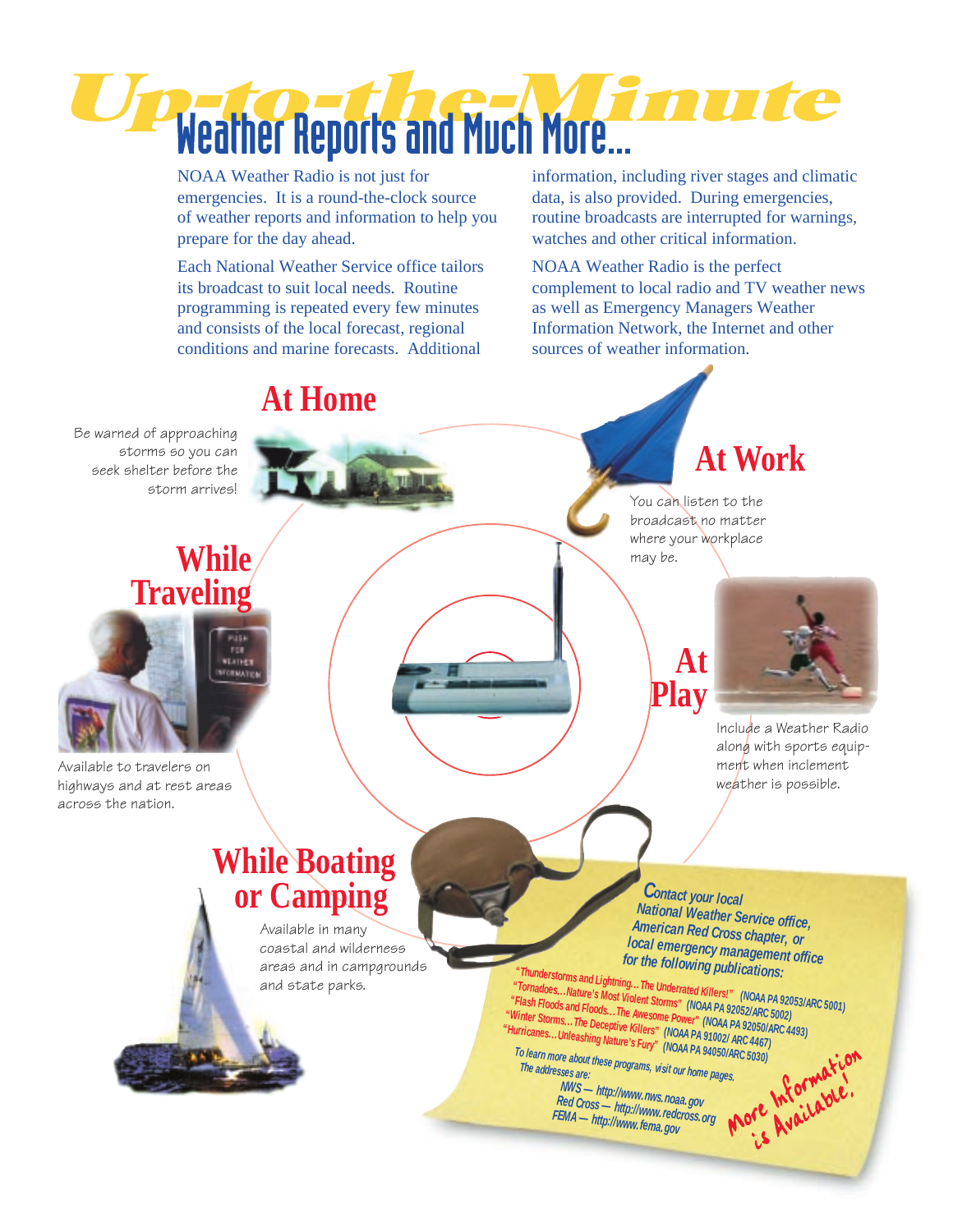# **The Key to Preparedness... Everyone Should Have a Plan!**

Preparedness begins for everyone (including schools, businesses and the home) with a plan of action. This plan should be kept up to date and practiced frequently! Be sure everyone knows and understands the plan. A vital aspect of the plan should be to designate someone to monitor NOAA Weather Radio. Weather Radio is the key that unlocks the plan and puts it into action!

STAY INFORMED by listening to NOAA Weather Radio for the latest watches and warnings. When conditions are favorable for severe weather, a WATCH is issued. When severe weather is imminent or occurring, a WARNING is issued.

Weather Service personnel use information from Doppler radar, storm spotters, state and local officials, satellites and other sources to issue warnings. These Watches and Warnings are broadcast over local NOAA Weather Radio stations and also are retransmitted by many local radio and television stations. With this information, local emergency management and public safety officials can activate local warning systems to alert communities of an impending weather threat.



# What to Listen For:

*If local officials advise you to leave, do so immediately!*

# WATCH WARNING

**SEVERE** Severe thunderstorms **THUNDERSTORM** are possible in your A severe thunderstorm is imminent or has been indicated by Doppler radar or reported by storm spotters. A tornado is imminent or has been indicated by Doppler radar or reported by storm spotters. Move to your predesignated place of safety immediately! Flash flooding or flooding is occurring or is imminent. Take necessary precautions immediately! Hazardous winter weather conditions are forecast to occur within 12 hours or are about to begin in as heavy snow and/or ice, your area. Stay indoors! Hurricane/Typhoon conditions are expected in the specified area of the Warning, usually within 24 hours. Complete storm preparations and evacuate if directed by officials. **TORNADO** Tornadoes are possible **FLASH FLOOD** Flash flooding or **OR FLOOD** flooding is possible in **WINTER STORM** Hazardous winter area. in your area. Remain alert for approaching storms. your area. weather conditions, such are possible in your area. HURRICANE/ Hurricane/Typhoon **TYPHOON** conditions are possible in the specified area of the Watch.